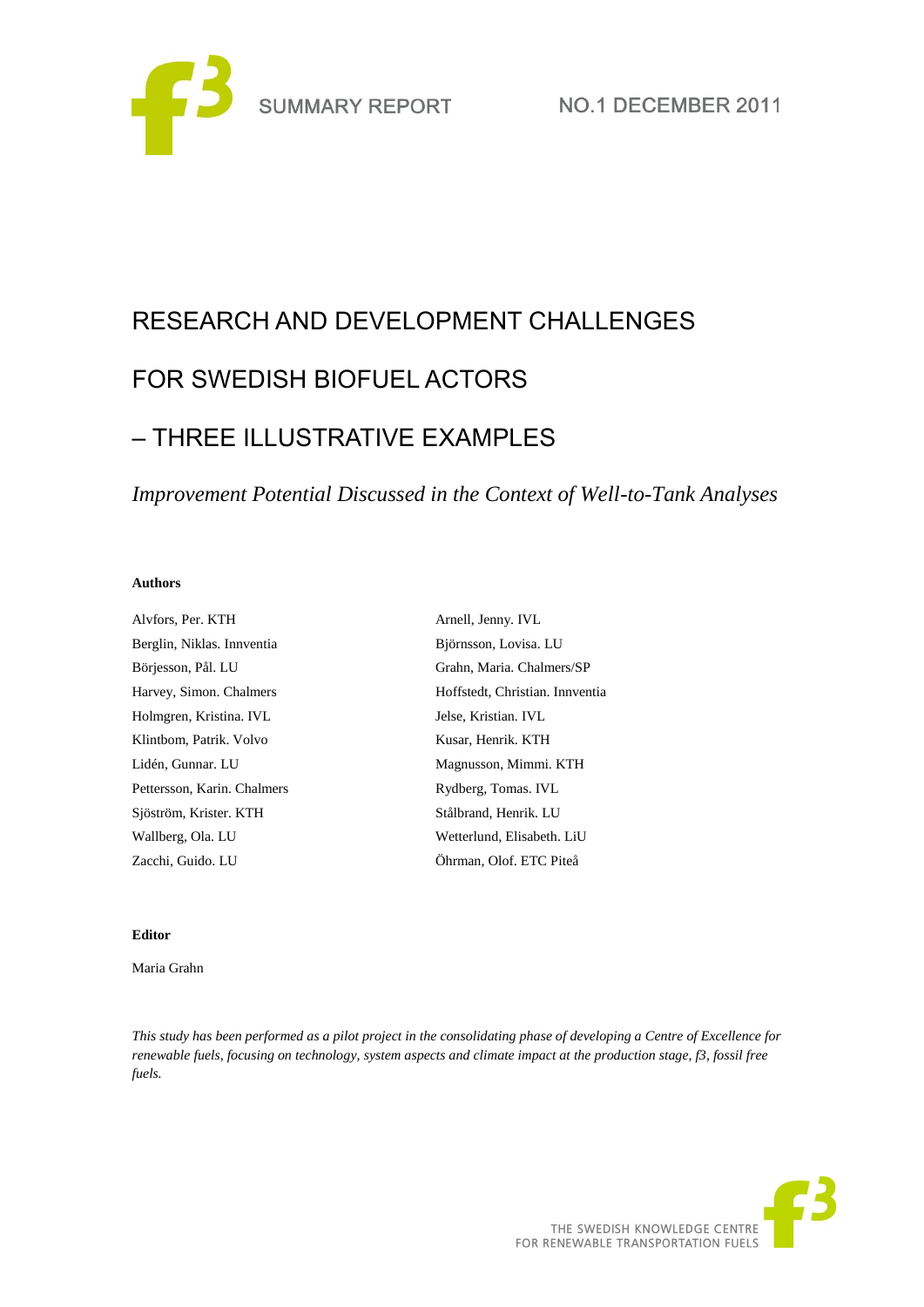# 1 INTRODUCTION

The energy use for Swedish transportation is currently dominated by petroleum-based fuels, mainly gasoline and diesel. Because of climate and energy security of supply issues, the transport sector is now facing major change. Among the renewable fuels, biofuels have currently gained strong political support, both in the EU and Sweden. Since the EU has set a target for the use of renewable fuels in the transportation sector stating that all EU member states should use 10% renewable fuels for transport by 2020 (European Parliament and Council, 2009), there is a potential for an enormous market for biofuels during the coming decade. Though, a significant increase in the production and use of renewable fuels represents a considerable challenge. To avoid increasing production of biofuels based on agriculture crops that require considerable use of arable area, focus is now to move towards more advanced biofuels that can be produced from biomass feedstocks associated with a more efficient land use, so called second generation biofuels



Figure 1. Biomass can be divided into groups depending on chemical composition of the biomass. Different elements are better suited for different processes that convert the biomass into energy carriers useful for the transportation sector. Commercially available options are marked with solid lines, while processes still on demonstration plant level are marked with dotted lines.

In Sweden the conditions for biomass production are favorable and we have promising second generation biofuels technologies that are currently in the demonstration phase.

Climate benefits and greenhouse gas (GHG) balances are aspects often discussed in conjunction with sustainability and biofuels. Every now and then voices are heard in media claiming that biofuels have worse environmental impact compared to diesel and gasoline. This is true for a fraction of the biofuels on the market but not for the majority of the biofuels. The total GHG emissions depend on the entire fuel production chain, mainly from the agriculture or forestry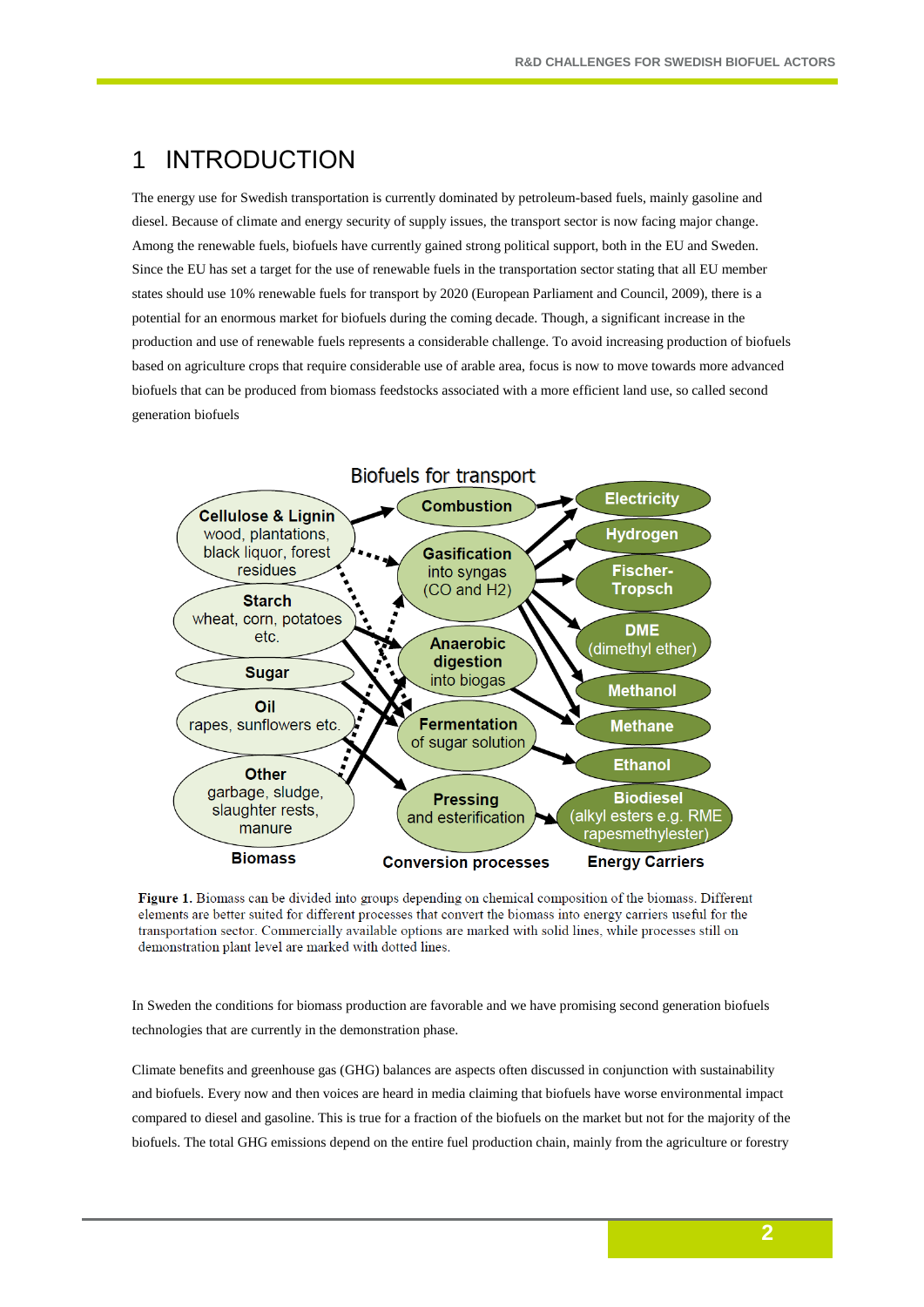feedstock systems and the manufacturing process. To compare different biofuel production pathways it is essential to conduct an environmental assessment using a well to wheel (WTW) analysis methodology.

This study identifies research and development challenges for Swedish biofuel actors based on literature studies as well as discussions with the researchers themselves. We wanted to learn about ongoing research and find improvement potentials, potential tradeoffs between different improvement options as well as if there are barriers to overcome or technology that needs to be proven in large scale before the fuel production can achieve commercial status. To achieve large scale commercial status key challenges to overcome are (i) the risk connected to scaling up into industrial size and then (ii) in large scale show that the plant can operate according to calculated heat and material balances and (iii) achieve high availability.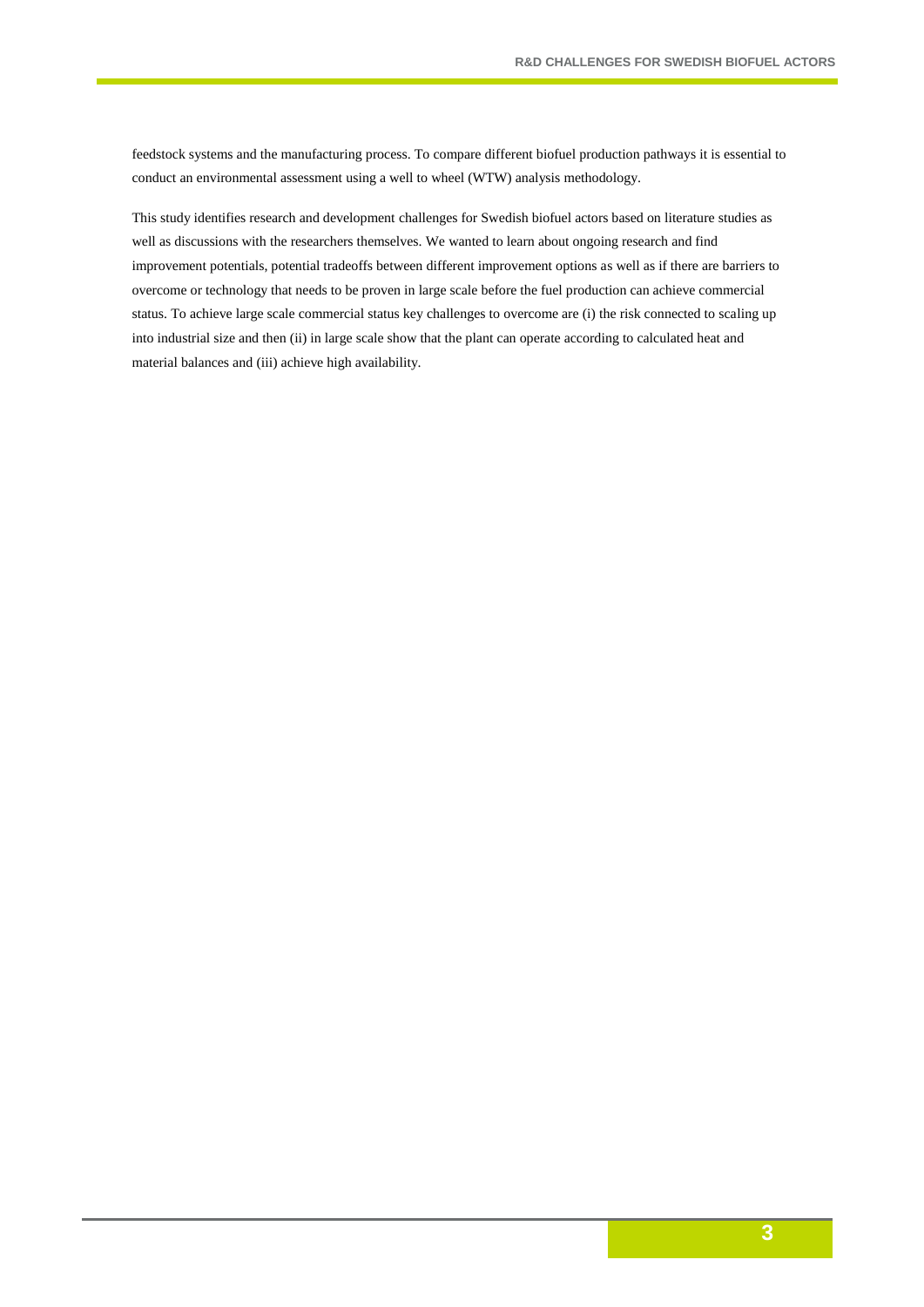## 2 CASE STUDIES

We have chosen to focus on three biofuel production technology options that are currently in the demonstration phase: cellulose based ethanol, methane from gasification of solid wood as well as DME from gasification of black liquor. This is done with the purpose of identifying research and development potentials that may result in improvements in the well to tank (WTT) emission values. WTT is limited to the fuel cycle, and chosen as the method since the fuel cycle, together with the vehicle operation stages, is the life cycle stage with the greatest difference in energy use and GHG emissions compared to conventional fuels. In addition to the three case studies, we have chosen to discuss improvement potentials for the agriculture and forestry part of the WTT chain.

The overall study aims at, in the context of WTT analyses, (i) identifying and discussing improvement potentials regarding biomass supply, including agriculture/forestry, (ii) increasing the knowledge about the complexity of biofuel production, and (iii) identifying and discussing improvement potentials regarding energy efficiency and GHG emissions for three biofuel production cases. The scope is limited to discussing the technologies, system aspects and climate impacts associated with the production stage.

## 2.1 POTENTIALS FOR EMISSIONS REDUCTIONS WITHIN THE AGRICULTURE/FORESTRY PART OF THE WTT CHAIN

The agriculture/forestry part of the WTT chain is in general significant, sometimes dominating the emissions from biofuels. The net energy balance and GHG emissions from producing biofuels depend on the amount of, and type of, fuel used in tractors and other machines, the amount of, and type of, chemicals added to the process (e.g. pesticides and fertilizers) as well as the harvest method, soil type and from differences in calculation methodology. Our study shows that changing the use of diesel to low-CO2-emitting fuels, changing to more fuel-efficient tractors, more efficient cultivation and manufacture of fertilizers as well as improved fertilization strategies can lead to emissions reductions. Furthermore, the cultivation of annual feedstock crops could be avoided on land rich in carbon.

New agriculture systems could be introduced that lower the demand for ploughing and harrowing. Recent research indicates that farmers could produce more, and reduce the loss of soil carbon, by using simple techniques of drilling seed into the soil with little or no prior land preparation, a method referred to as "Zero tillage". The soil carbon will then be protected by the blanket of leaves, stems and stalks from the previous crops. Zero tillage systems provide higher yields at less cost and less emissions, both from less direct CO2 emissions (from the soil) and less use of tractor fuels (FAO, 2001).

Most WTT analyses assume a certain biomass yield per hectare. However, discussions on how to improve the yield from energy crops and the conversion efficiency are ongoing. The construction of, e.g., synthetic genomes, may lead to extraordinary advances in the ability to engineer microorganisms for vital energy and environmental purposes (Venter, 2003). Synthetically produced organisms (cell level bio-factories) will enable new direct methods of bioengineered industrial production, such as the production of bioenergy, including ethanol and hydrogen as alternative fuels or substitutes for petrochemicals (Synthetic Genomics, 2009).

Another option to reduce GHG emissions from forestry and agriculture includes introducing new types of crops with a higher content of cellulose. In real world, a plant sometimes spontaneously produces 75% cellulose instead of normally approximately 45%. When this gene is identified, it may be possible to use biotechnology on energy crops,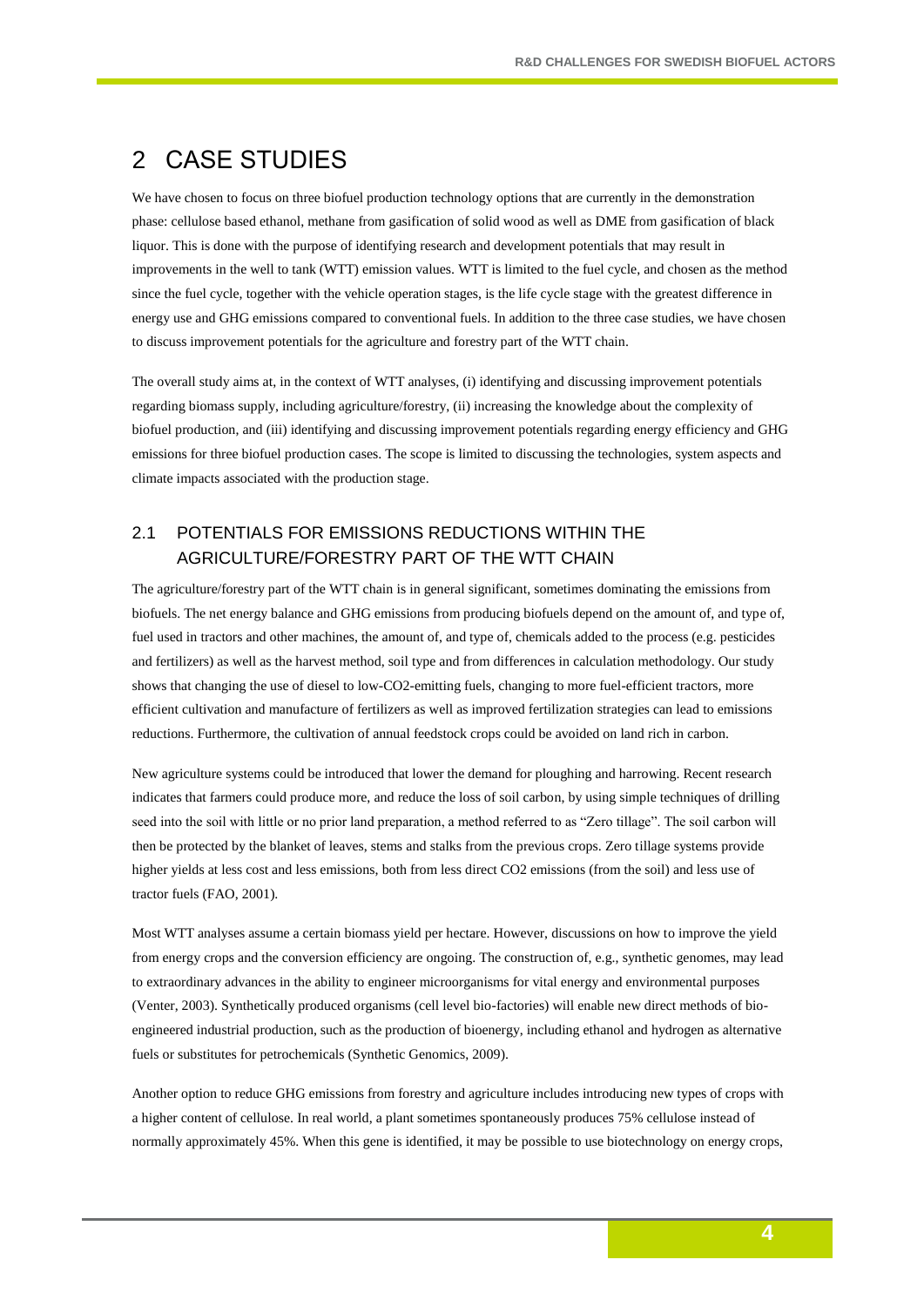increase the crop's cellulose biosynthesis, and thereby improve the area efficiency of for instance cellulosic ethanol (Sundberg, 2002).

As the case study shows there are large uncertainties in the greenhouse gas emissions related to agriculture and forestry used to produce biofuels. Local and specific characteristics such as soil type, (agricultural method) and N2O emissions may have a large impact on the final result. However, radical developments in biomass and biofuel production may occur in the future and consequently reduce the greenhouse gas emissions from the agriculture/forestry part of WTT analyses.

## 2.2 CASE STUDY: CELLULOSE BASED ETHANOL

We have found that second generation ethanol, with co-production of agriculture based ethanol, biogas, electricity, heat and/or wood pellet, have a promising role to play in the development of sustainable biofuel production systems. The design of optimal second generation ethanol production systems depends on available raw materials, heat sinks, demand for biogas as vehicle fuel and existing agriculture based ethanol plants suitable for integration. Ethanol production systems could thus be far more complex and intelligently designed than previous studies show, depending on the huge number of combinations of process integration options and individual measures. This makes second generation ethanol production systems unique in some way and not directly comparable with other second generation biofuels. This also makes it impossible to draw general conclusions regarding WTT values and GHG balances of second generation ethanol, since the environmental performance of individual systems may vary significantly.

A positive aspect of this complexity, and large number of design options, is that the production system, based on the specific local conditions, could be designed quite differently to optimize the economic conditions and maximize profitability. A negative aspect of the complexity may be that the knowledge, required to develop the most optimal production systems, will be large. Furthermore, several actors from different competence areas are needed and have to be involved in the development of optimally designed second generation ethanol production systems. This may be a potential barrier with similar importance as potential barriers of technical nature.

A more integrated work is needed between different research fields, such as process development and configuration as well as energy and environmental systems analysis to optimize future production systems regarding economical, energy efficiency and environmental perspectives.

## 2.3 CASE STUDY: METHANE VIA GASIFICATION OF SOLID BIOMASS

Comparing production of methane via gasification with the production of other synthetic fuels, methane has a great advantage of having a high efficiency in respect to biomass converted into methane. The process can, however, be further improved within the gas up-grading section, including gas cleaning and gas conditioning, to obtain an even more efficient process. Catalysts can be improves for selective tar cracking (e.g., it is important not to crack the methane already produced in the syngas), and new gas separation techniques (e.g., aromatic compounds have to be removed) to facilitate the use of air oxidation agent instead of oxygen in the gasifier. There is a need for testing the integrated process under realistic conditions, both at atmospheric and pressurized gasification conditions.

Both the upstream atmospheric steam-blown indirect gasification (e.g., the Güssing and GoBiGas plants) and the direct pressurized oxygen-blown gasification (e.g., the Värnamo plant) with downstream methanation routes are the most promising options for SNG production from biomass. The fact that the indirect technology does not require an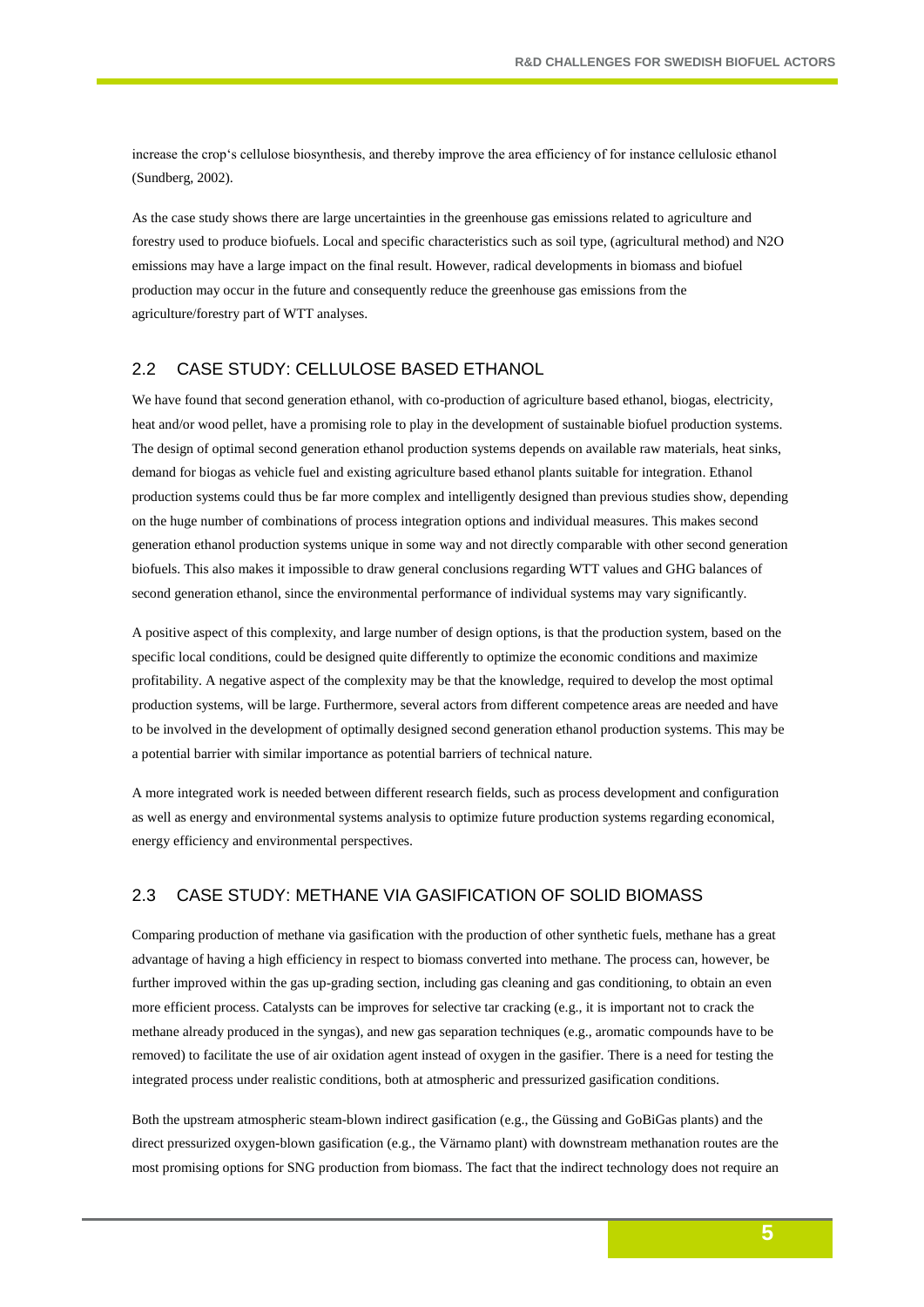oxygen plant is a positive aspect of this technology. In combination with downstream methanation, SNG can reach production efficiencies up to approximately 70% (on lower heating value basis).

The up-scaling potential of the indirect gasification technology is less than the direct pressurized oxygen-blown gasification, due to the complicated heat exchange between the gasifier and the combustor. This makes the indirect technology mainly suitable for decentralized SNG plants (less than 100 MWth). In contrary, the direct pressurized oxygen-blown gasification will be more suitable for centralized applications (larger than 100 MWth).

Apart from high yield and good WTT values another important advantage is the expected high price for synthetic natural gas (SNG).

### 2.4 CASE STUDY: DME VIA GASIFICATION OF BLACK LIQUOR

Using black liquor as a raw material for DME or methanol production, compared to other biofuel production options, has the advantages of that black liquor is already partially processed and exists in a pumpable, liquid form, and that the process already is pressurized, which enhances fuel production efficiency. Another advantage is that modern chemical pulp mills have a developed infrastructure for handling large amounts of biomass. If black liquor is gasified, and the pulp mill is compensated for the energy loss by a (larger) biomass boiler for steam and electricity production, motor fuels are indirectly produced from low-cost solid biomass.

Although the technology has been proved working in general, and some black liquor gasification processes have reached commercial or near-commercial status, the process can be further improved in e.g., the DME/methanol yield, material and energy savings, and CO2 emissions reductions. However, since the processes are complex most of the improvement potentials also come with technical or economical tradeoffs.

One example of such tradeoff is that the yield of the synthesis gas depends on the dry solids content of the black liquor. Increasing the dry solids content would benefit the DME yield, but high dry solids content is technically challenging since the black liquor still needs to be fluid. The risk of process problems will increase. Another example is that the heat recovery depends on the process pressure. Higher pressure increases the amount of heat that can be recovered as steam, leading to that less imported fuel is needed. It is, however, technically challenging to increasing the pressure and current materials are not tested for that.

Performance of black liquor gasification is also dependent on the characteristics of the host mill and level of process integration.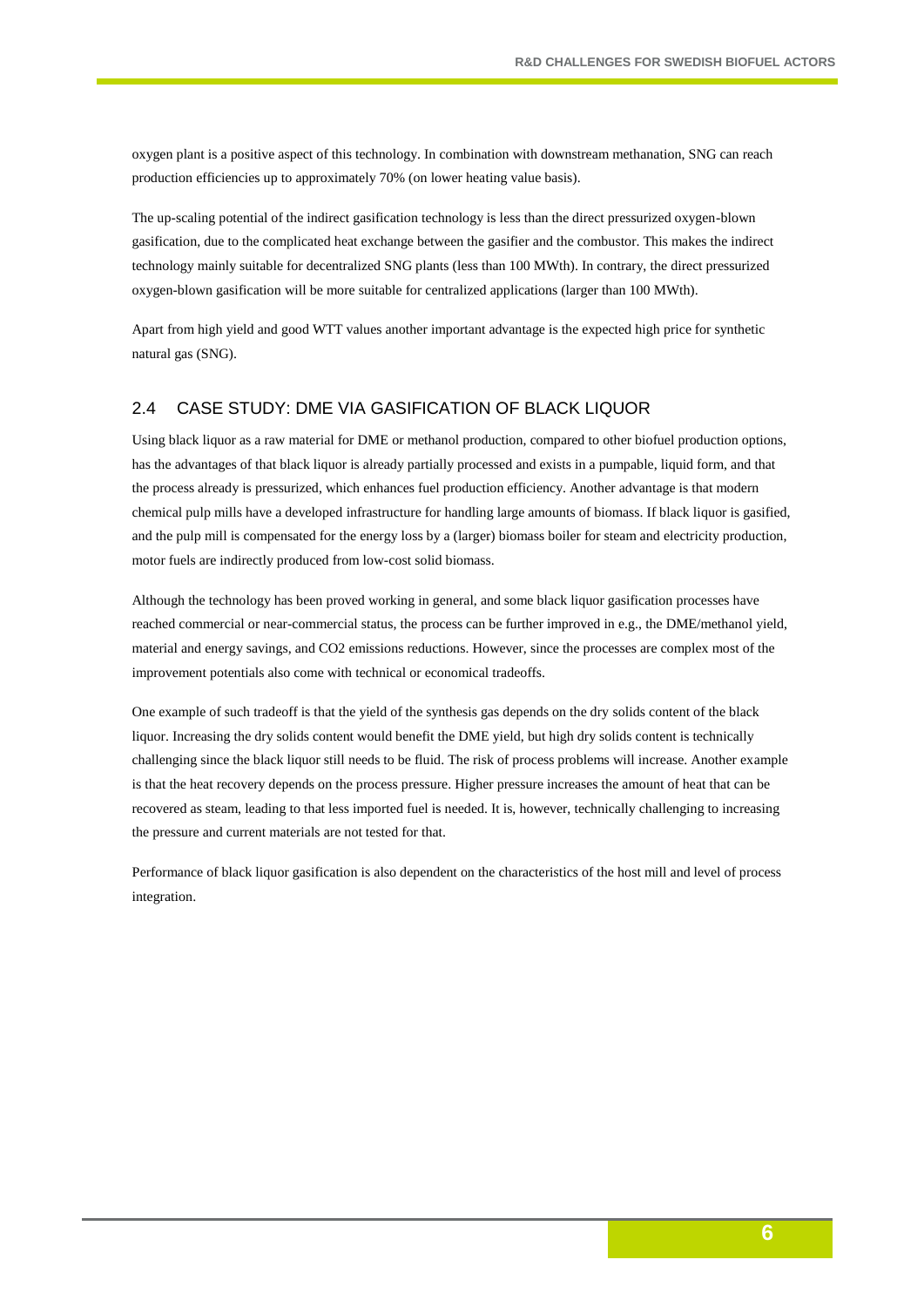# 3 OVERALL DISCUSSION AND CONCLUSIONS

In this study we have focused on three biofuel production technology options, which currently are in demonstration phase (cellulose based ethanol, methane from gasification of solid wood as well as DME from gasification of black liquor), to identify research and development potentials that may result in improvements in the WTT values. We have also discussed improvement potentials for the agriculture and forestry part of the WTT chain.

Although quantitative improvement potentials are given in the three biofuel production cases, it is not obvious how these potentials would affect WTT values. Difficulties are first and foremost related to that the biofuel production processes are complex, e.g. there is not necessarily a linear relation between two parameters. Also, there is no one alone standard method for WTT analysis. It is further challenging how to combine the different improvement potentials, since improvements in one area of the process might increase or decrease the improvement potentials in other areas of the process. Moreover, the improvement potentials depend on which base case you compare with, e.g. if best available technology is assumed. To be able to compare how the improvement potentials affect the WTTvalues, completely new WTT-values, taken the entire process into account, needs to be calculated which lies outside the scope of this study. The improvement potentials are instead discussed qualitatively. From the entire study we have come to agree on the following:

- Research and development in Sweden within the three studied second generation biofuel production technologies is extensive.
- In general, the processes within the three cases work well at pilot and demonstration scale, and are now in a phase to be proven in large scale.
- There is still room for improvement although some processes have been known for decades.
- The biofuel production processes are complex and site specific, and process improvements need to be seen and judged from a broad systems perspective (both within the production plant as well as in the entire well-to-tank perspective).
- Enhanced environmental performance can be achieved from energy integration, both within the process as well as from integration with other industries. Such solutions might be unique for each biofuel production plant.
- From the political ambitions (both within EU and Sweden) it is clear that the demand for renewable fuels will significantly increase during the coming decade. This will most likely result in opportunities for a range of parallel biofuel options.
- The studied biofuel options all represent second generation biofuels. The systems are complementary technologies and all three options can be part of the solution to meet the increased renewable fuel demand.
- The process of conducting this study is worth mentioning as a result itself, i.e. that many different actors within the field have proven their ability and willingness to contribute to a common report, and that the cooperation climate was very positive and bodes well for possible future collaboration within the framework of the f3 centre.